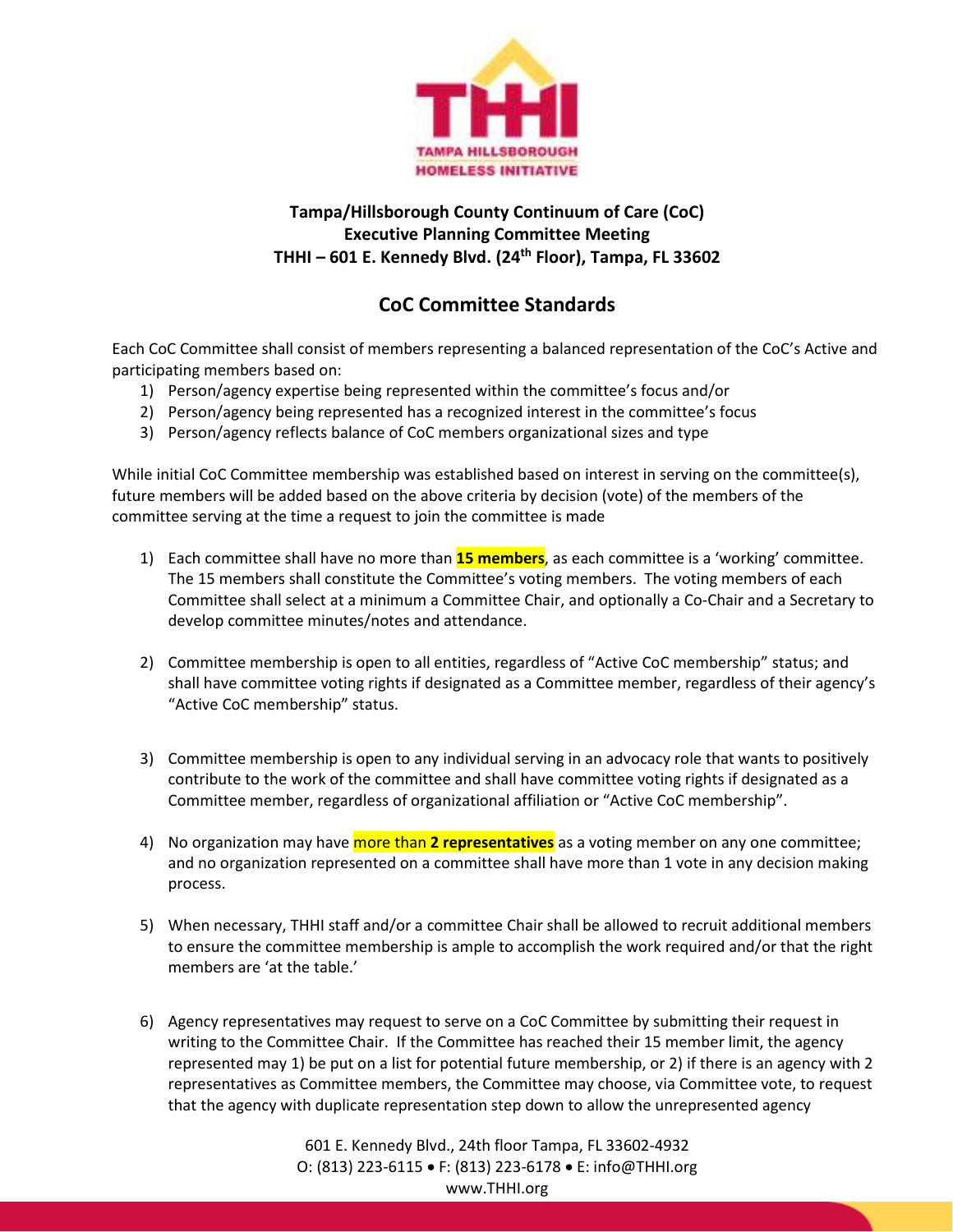

representative to become a committee member. All new committee members must be added by a vote of the current committee members.

- 7) Committee members are expected to attend all meetings. A committee member may designate an **Alternate** from the member organization and may send their designated Alternate to a meeting on their behalf for the purposes of obtaining information presented/discussed, participate in the discussion or decision making votes. However, it is the responsibility of the member and alternate to properly communicate to ensure continuity of information and progress within the committee. The committee member must provide the name of their Alternate, in writing, to the Committee Chair at the beginning of the calendar year. While the Alternate can be changed by the member as needed, a different Alternate cannot be utilized each month to ensure the member is counted as in attendance. If the committee member and the alternate are jointly present at a committee meeting, the alternate will only be attending in an observatory capacity. Members that miss **25%** of monthly or **75%** of quarterly committee meetings in a calendar year will be removed from the committee. In the event that the Alternate is attending more meetings than the committee member, the Committee may request the Alternate to become the official member. Any individual who attends the committee meeting, not assigned as a committee member or alternate, will not be included as having attended.
- 8) Agency participation, in accordance with the Tampa/Hillsborough County CoC Governance Charter, is a criteria for determining Active CoC Members. Only "Active CoC Member" agencies have CoC level voting rights, which include voting on the At-large Members of the CoC Executive Planning Committee nominees.
- 9) All committee level items that have been voted on and approved by the committee, will be forwarded to the Executive Planning Committee for review and approval prior to the document being submitted to the THHI Board of Directors or the THHI Board Strategic Planning committee for final approval.
- 10) Agency participation on any CoC Committee will used as a scoring criteria for RFPs issued by THHI.
- 11) Each CoC committee Chair will provide at least a brief verbal report/summary of their committee's efforts at each monthly CoC meeting. The CoC Committee Chair will also ensure written notes/minutes of each meeting are provided to THHI for posting to the THHI website.
- 12) It is recommended that no single person try to represent their organization on more than **2 committees**.
- 13) CoC Committees must meet on a consistent schedule/location *(e.g. 2th Thursday of each month from 1 p.m. to 3 p.m. at XYZ location)* at least quarterly if not more to accomplish the committee deliverables. Changes and/or cancelation of committee meetings shall only occur in rare /extreme situations. The determined schedule and location will be posted to the THHI website.